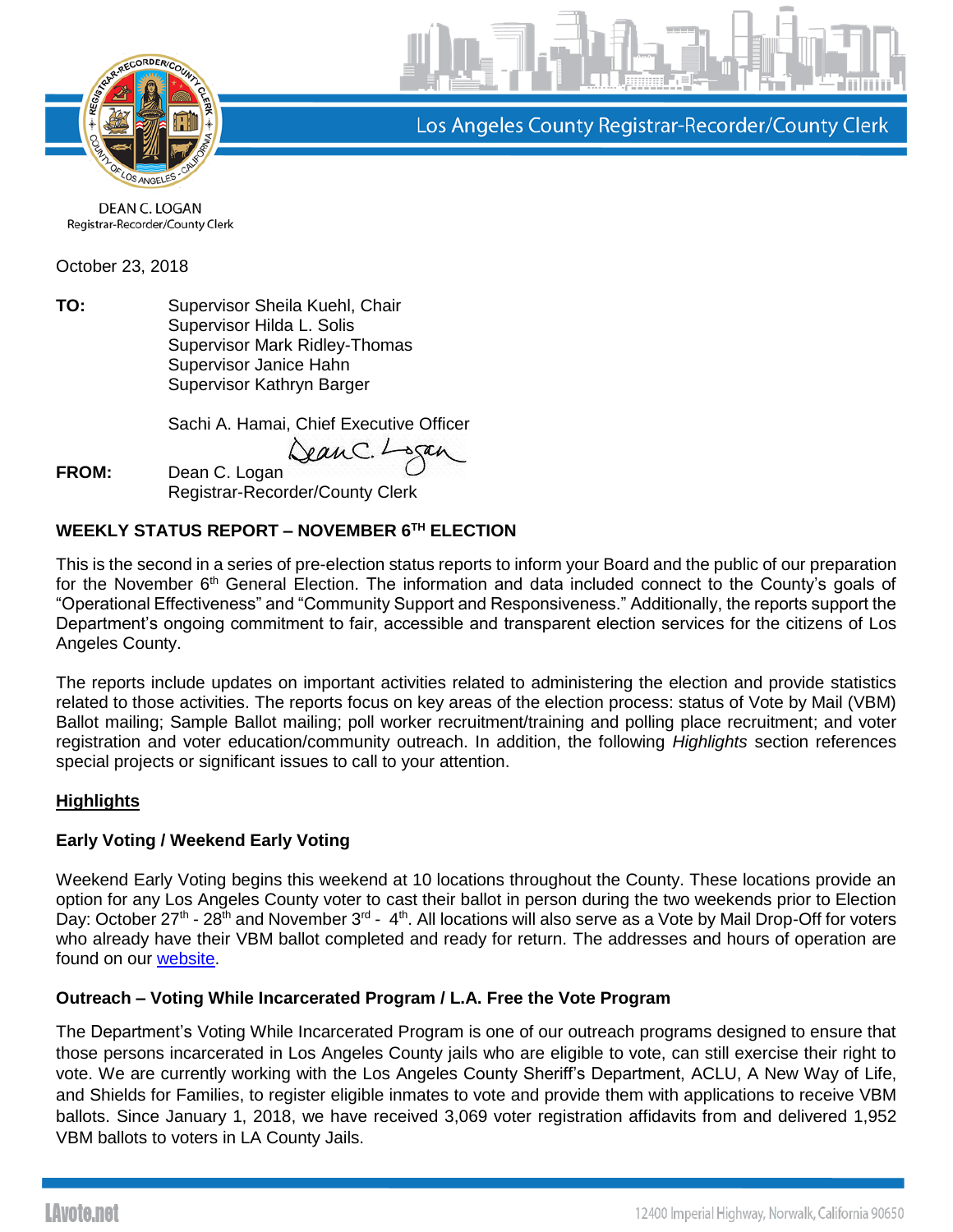Board of Supervisors October 23, 2018 Page 2

The Department also continues to work as a co-lead with the Office of Diversion and Reentry (ODR) on the L.A. Free the Vote program partnering with County Departments (Alternate Public Defender, Probation and Public Defender) as well as key community organizations. Community stakeholders include a number of CBO's such as ACLU, LARRP, A New Way of Life and Shields for Families.

The role of the Department is to provide subject matter expertise, oversee issuing and receipt of voter registration cards, process requests for ballots, track by individual field office, training, logistics and best practices. In addition, we have created branding and materials that serve as both promotion and resources for County and community partners. Although this program began during the voter registration push ahead of the November 6<sup>th</sup> General Election, the program will continue to improve and grow as a permanent program during the coming months and years.

# **Outreach - High School/College Registration**

The Department partnered with Power California, LA Promise Fund, When We All Vote, League of Women Voters, Pasadena College, Cal State LA, and USC to increase voter registration opportunities and distribute election information to high school students. Collectively, 3,486 students and individuals that attended events at schools throughout the County registered to vote. Our outreach team also continues to work with the Los Angeles County Office of Education and the Probation Department to register youth housed at various camps in the County.

On Wednesday, October 24<sup>th</sup>, we are hosting an Early Voting event for high school students with Power California. Students from twelve schools throughout the County will be transported to our headquarters in Norwalk. Eligible students will have the opportunity vote or pre-register to vote and participate in a mock election. In addition to election related activities, students will be provided with lunch, entertainment by LA radio station Power 106, photo booth, and a silk screening station where students can help make posters and a variety of other activities promoting voter participation.

## **Outreach – Homeless Voters**

The Department has dedicated outreach efforts toward increasing partnerships with community organizations to promote election-related messages and services to the homeless population throughout the County. Through our network of partnerships, we have leveraged opportunities to disseminate key information to the public about registering persons experiencing homelessness to vote.

We also continue to regularly attend events such as health fairs, forums where homeless and other individuals interact with government, community events, and similar activities to provide elections information, voter registration opportunities, and disseminate significant election material and information on how to obtain a free birth certificate. Currently, the Department has 16,667 active voters, who are in some state of homelessness in our voter database.

# **Chat Function**

The Department's Chatbot went live on May 21<sup>st</sup> and Elections Livechat started on October 10<sup>th</sup> for the November 6<sup>th</sup> Election to help and educate the public on all the tools and information needed to navigate our website. Through this function, constituents can communicate with our online operators and receive step by step instructions to complete tasks online, such as voter registration verification, sample ballot look-up and VBM tracking. On Election Day, poll workers can utilize the feature to resolve or report issues at voting locations. We have had 1,194 chats related to the November 6<sup>th</sup> election.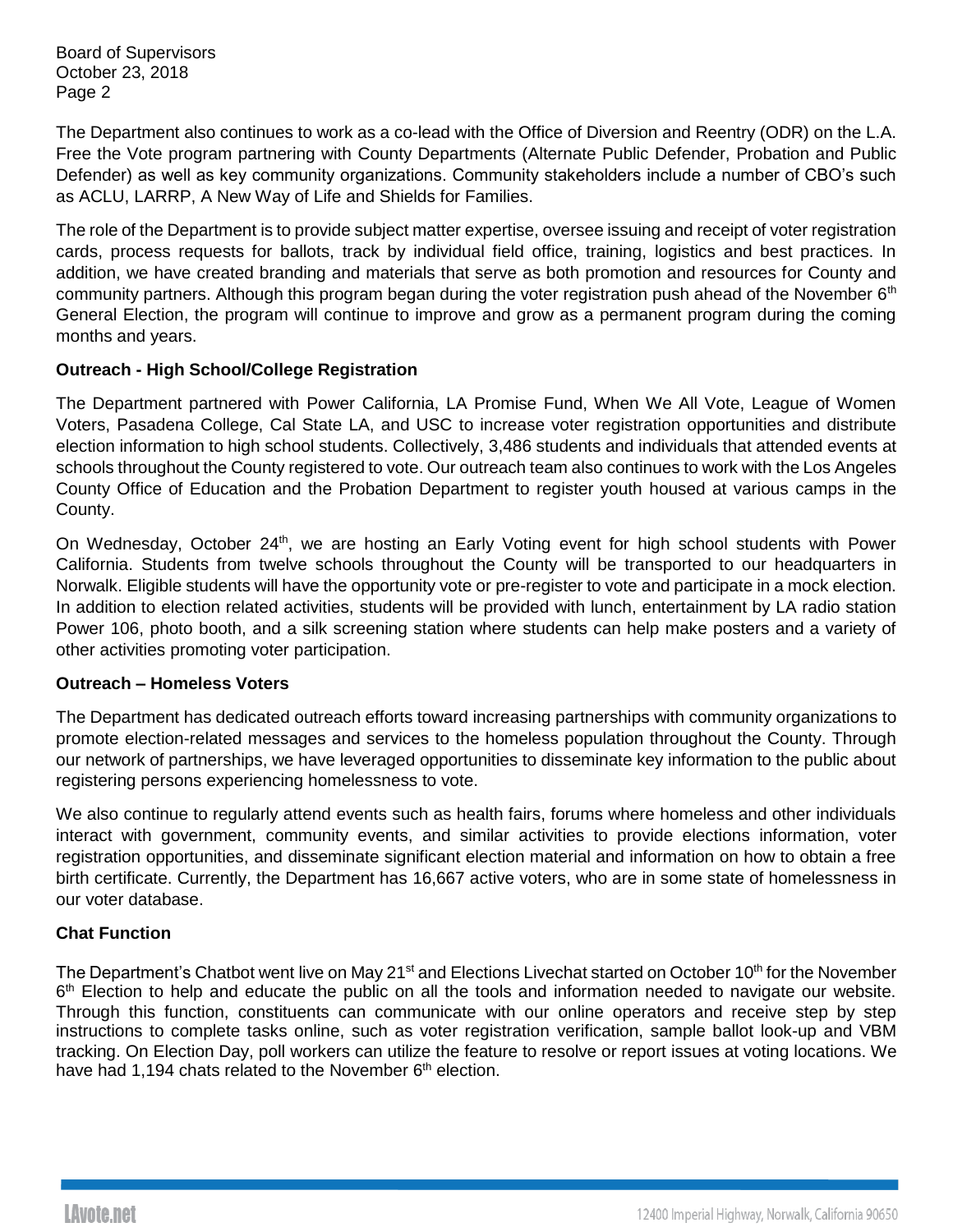Board of Supervisors October 23, 2018 Page 3

# **Media**

The Department has implemented a full-scale media campaign with various media partners throughout LA County to promote the newly redesigned Vote by Mail ballot, key election deadlines for November 6<sup>th</sup> and other information. The campaign includes public service announcements on all major LA County radio stations, bus ads, movie theater ads, multilingual ads and social media messaging. The Department is also engaging local newspapers and radio stations to help promote the election and disseminate valuable information to voters. The following is a summary of recent earned media opportunities and press releases that have been issued regarding the upcoming election:

#### *News Releases*

## **October 19, 2018**

• [Close of Registration](https://lavote.net/docs/rrcc/news-releases/11062018_Close-of-Reg.pdf)

# *Press Mentions*

## **October 18, 2018**

- Metro should give free Election Day rides, [say LA and Long Beach mayors, county supervisor](https://www.dailynews.com/2018/10/18/metro-should-give-free-election-day-rides-say-la-and-long-beach-mayors-county-supervisor/?utm_content=&utm_medium=email&utm_name=&utm_source=govdelivery&utm_term=) LA Daily News
- [Motion calls for Metro to provide free rides on Election Day](http://thesource.metro.net/2018/10/18/motion-calls-for-metro-to-provide-free-rides-on-election-day/?utm_content=&utm_medium=email&utm_name=&utm_source=govdelivery&utm_term=) The Source
- [Rides on Election Day](http://mms.tveyes.com/MediaView/?c3RhdGlvbj03ODUmU3RhcnREYXRlVGltZT0xMCUyZjE5JTJmMjAxOCswNCUzYTQxJTNhMTkmRW5kRGF0ZVRpbWU9MTAlMmYxOSUyZjIwMTgrMDQlM2E0MSUzYTQ4JiYmZHVyYXRpb249MzAwNjcwJnBhcnRuZXJpZD03MzEzJiZoaWdobGlnaHRyZWdleD0lNWNiTC5BLiU1Y2IlN2MlNWNiY291bnR5JTVjYiU3YyU1Y2JpbW1pZ3JhdGlvbiU1Y2ImbW9kZWRpdG9yZW5hYmxlPXRydWUmbW9kZWRpdG9yZGVzdGluYXRpb25zPTQmJmV4cGlyYXRpb249MTElMmYxOCUyZjIwMTgrMDQlM2E0MSUzYTE5LjAwMCZpbnN0YW50UGxheT1UcnVlJnNpZ25hdHVyZT1jZDBjYmU1YTZiYzMxMTYwNTEyMTFlNjllMzhiMmUwMA==) KABC7
- [Una mocion le pide a Metro ofrecer recorridos gratis el Dia de la Eleccion](http://elpasajero.metro.net/2018/10/18/una-mocion-le-pide-a-metro-ofrecer-recorridos-gratis-el-dia-de-la-eleccion/?utm_content=&utm_medium=email&utm_name=&utm_source=govdelivery&utm_term=) El Pasajero

## **October 19, 2018**

- [LA County Registrar Reminds Residents About Voter Registration Ahead Of Deadline](http://www.hometownstation.com/santa-clarita-latest-news/la-county-registrar-reminds-residents-about-voter-registration-ahead-of-deadline-253226) KHTS
- [1M people in Los Angeles County still not registered to vote, registrar shows](https://abc7.com/politics/1m-in-la-county-still-not-registered-to-vote-registrar-shows/4520225/) ABC7
- [Don't Forget! Deadline to Register to Vote is Monday](https://www.nbclosangeles.com/news/local/Voter-Registration-Deadline-Monday-498077091.html) NBC4
- [Midterms: Security officials warn of foreign attempts to influence U.S. election](http://www.cbs8.com/story/39321512/midterms-security-officials-warn-of-foreign-attempts-to-influence-us-election) CBS8

## **October 21, 2018**

• [Voter registration deadline approaching in L.A. County](http://www.foxla.com/news/local-news/voter-registration-deadline-approaching-in-la-county) – FOX

## **October 22, 2018**

- [Monday Marks Last Day to Register to Vote in California for 2018 Election](https://ktla.com/2018/10/22/monday-marks-last-day-to-register-to-vote-in-california/) KTLA
- [Today is last day to register to vote in California](https://abc7.com/politics/today-is-last-day-to-register-to-vote-in-california/4534868/) ABC7
- **[Last day for California voter registration is Oct. 22](https://signalscv.com/2018/10/last-day-for-california-voter-registration-is-oct-22/) The Signal**
- c: Board Deputies Celia Zavala, Executive Officer County Counsel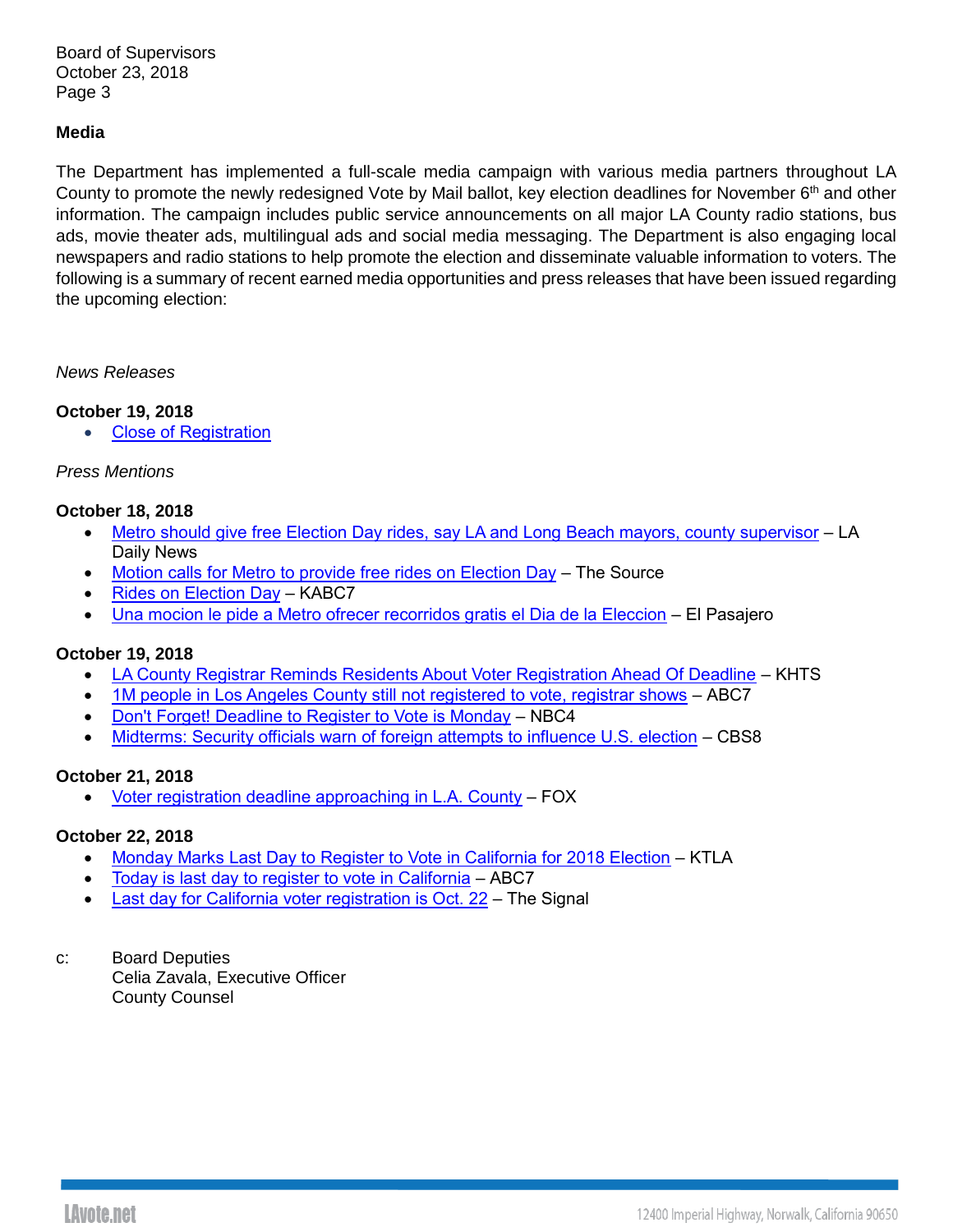| <b>Election Activity Statistics</b>                               |            |            |            |           |  |  |  |
|-------------------------------------------------------------------|------------|------------|------------|-----------|--|--|--|
| November 6, 2018 Statewide Direct Primary Election                |            |            |            |           |  |  |  |
|                                                                   | 10/15/2018 | 10/22/2018 | 10/29/2018 | 11/5/2018 |  |  |  |
| <b>Vote By Mail</b>                                               |            |            |            |           |  |  |  |
| <b>Ballots Issued</b>                                             | 2,468,243  | 2,586,091  |            |           |  |  |  |
| <b>Ballots Received Back</b>                                      | 12,002     | 143,417    |            |           |  |  |  |
| <b>Military and Overseas</b>                                      |            |            |            |           |  |  |  |
| <b>Ballots Issued</b>                                             | 26,846     | 27,381     |            |           |  |  |  |
| <b>Ballots Received</b>                                           | 916        | 2,185      |            |           |  |  |  |
| <b>Sample Ballots</b>                                             |            |            |            |           |  |  |  |
| Mailed (continuous through date)                                  | 5,158,182  |            |            |           |  |  |  |
| <b>Number of Polling Places by Supervisorial Districts</b>        |            |            |            |           |  |  |  |
| <b>District 1</b>                                                 | 875,837    | 879,123    |            |           |  |  |  |
| District 2                                                        | 1,017,632  | 1,020,948  |            |           |  |  |  |
| District 3                                                        | 1,131,722  | 1,135,786  |            |           |  |  |  |
| District 4                                                        | 1,093,688  | 1,096,447  |            |           |  |  |  |
| District 5                                                        | 1,109,633  | 1,114,557  |            |           |  |  |  |
| <b>Countywide Total</b>                                           | 5,228,512  | 5,246,861  |            |           |  |  |  |
|                                                                   | 10/15/2018 | 10/22/2018 | 10/29/2018 | 11/5/2018 |  |  |  |
| Incoming Voter Registration Totals by Age (since January 1, 2018) |            |            |            |           |  |  |  |
| 18-29                                                             | 307,114    | 330,206    |            |           |  |  |  |
| 30-39                                                             | 194,683    | 205,763    |            |           |  |  |  |
| 40-49                                                             | 130,705    | 137,207    |            |           |  |  |  |
| 50-59                                                             | 119,559    | 125,429    |            |           |  |  |  |
| 60-69                                                             | 91,748     | 96,356     |            |           |  |  |  |
| 70-79                                                             | 47,307     | 49,356     |            |           |  |  |  |
| Over 80                                                           | 21,006     | 24,945     |            |           |  |  |  |
| No Data                                                           | 282        | 325        |            |           |  |  |  |
| <b>Total</b>                                                      | 912,404    | 969,727    |            |           |  |  |  |